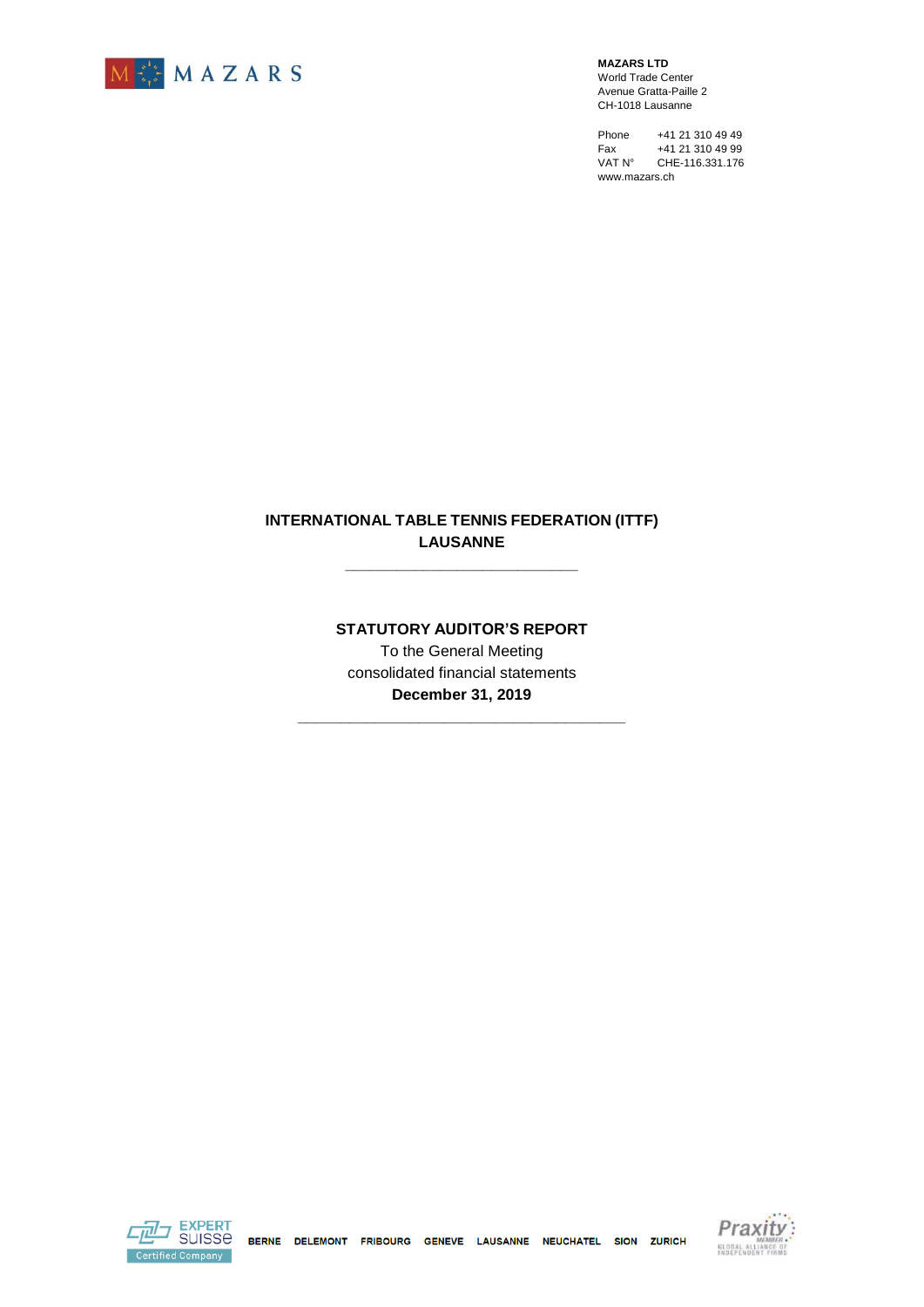

**MAZARS LTD** World Trade Center Avenue Gratta-Paille 2 CH-1018 Lausanne

Phone +41 21 310 49 49<br>Fax +41 21 310 49 99 Fax +41 21 310 49 99 VAT N° CHE-116.331.176 www.mazars.ch

## **INTERNATIONAL TABLE TENNIS FEDERATION (ITTF) LAUSANNE**

**\_\_\_\_\_\_\_\_\_\_\_\_\_\_\_\_\_\_\_\_\_\_\_\_\_\_\_**

## **STATUTORY AUDITOR'S REPORT**

To the General Meeting consolidated financial statements **December 31, 2019**

**\_\_\_\_\_\_\_\_\_\_\_\_\_\_\_\_\_\_\_\_\_\_\_\_\_\_\_\_\_\_\_\_\_\_\_\_\_\_**



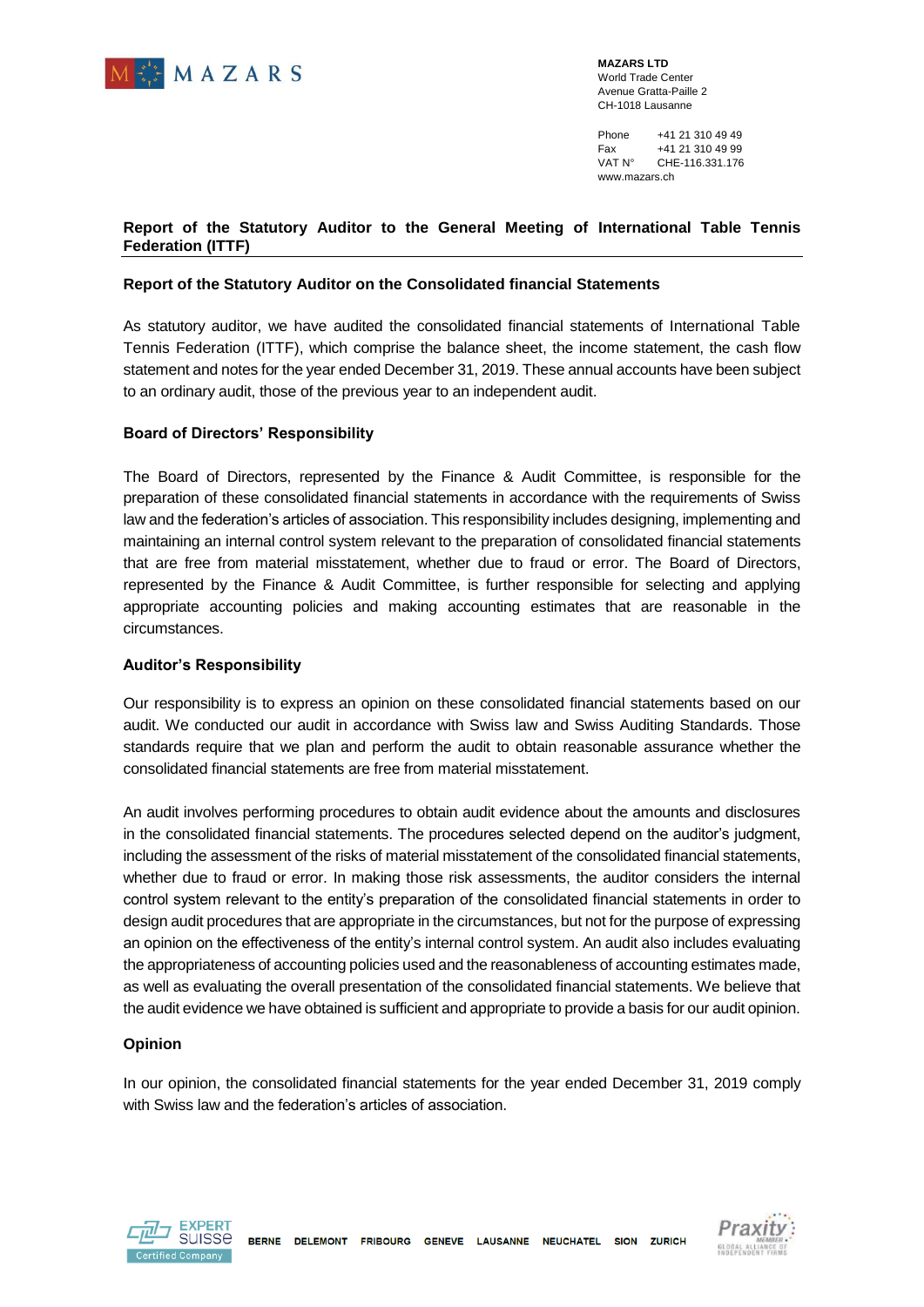

**MAZARS LTD** World Trade Center Avenue Gratta-Paille 2 CH-1018 Lausanne

Phone +41 21 310 49 49<br>Fax +41 21 310 49 99 Fax +41 21 310 49 99<br>VAT N° CHE-116.331.176 CHE-116.331.176 www.mazars.ch

### **Report of the Statutory Auditor to the General Meeting of International Table Tennis Federation (ITTF)**

#### **Report of the Statutory Auditor on the Consolidated financial Statements**

As statutory auditor, we have audited the consolidated financial statements of International Table Tennis Federation (ITTF), which comprise the balance sheet, the income statement, the cash flow statement and notes for the year ended December 31, 2019. These annual accounts have been subject to an ordinary audit, those of the previous year to an independent audit.

#### **Board of Directors' Responsibility**

The Board of Directors, represented by the Finance & Audit Committee, is responsible for the preparation of these consolidated financial statements in accordance with the requirements of Swiss law and the federation's articles of association. This responsibility includes designing, implementing and maintaining an internal control system relevant to the preparation of consolidated financial statements that are free from material misstatement, whether due to fraud or error. The Board of Directors, represented by the Finance & Audit Committee, is further responsible for selecting and applying appropriate accounting policies and making accounting estimates that are reasonable in the circumstances.

#### **Auditor's Responsibility**

Our responsibility is to express an opinion on these consolidated financial statements based on our audit. We conducted our audit in accordance with Swiss law and Swiss Auditing Standards. Those standards require that we plan and perform the audit to obtain reasonable assurance whether the consolidated financial statements are free from material misstatement.

An audit involves performing procedures to obtain audit evidence about the amounts and disclosures in the consolidated financial statements. The procedures selected depend on the auditor's judgment, including the assessment of the risks of material misstatement of the consolidated financial statements, whether due to fraud or error. In making those risk assessments, the auditor considers the internal control system relevant to the entity's preparation of the consolidated financial statements in order to design audit procedures that are appropriate in the circumstances, but not for the purpose of expressing an opinion on the effectiveness of the entity's internal control system. An audit also includes evaluating the appropriateness of accounting policies used and the reasonableness of accounting estimates made, as well as evaluating the overall presentation of the consolidated financial statements. We believe that the audit evidence we have obtained is sufficient and appropriate to provide a basis for our audit opinion.

#### **Opinion**

In our opinion, the consolidated financial statements for the year ended December 31, 2019 comply with Swiss law and the federation's articles of association.



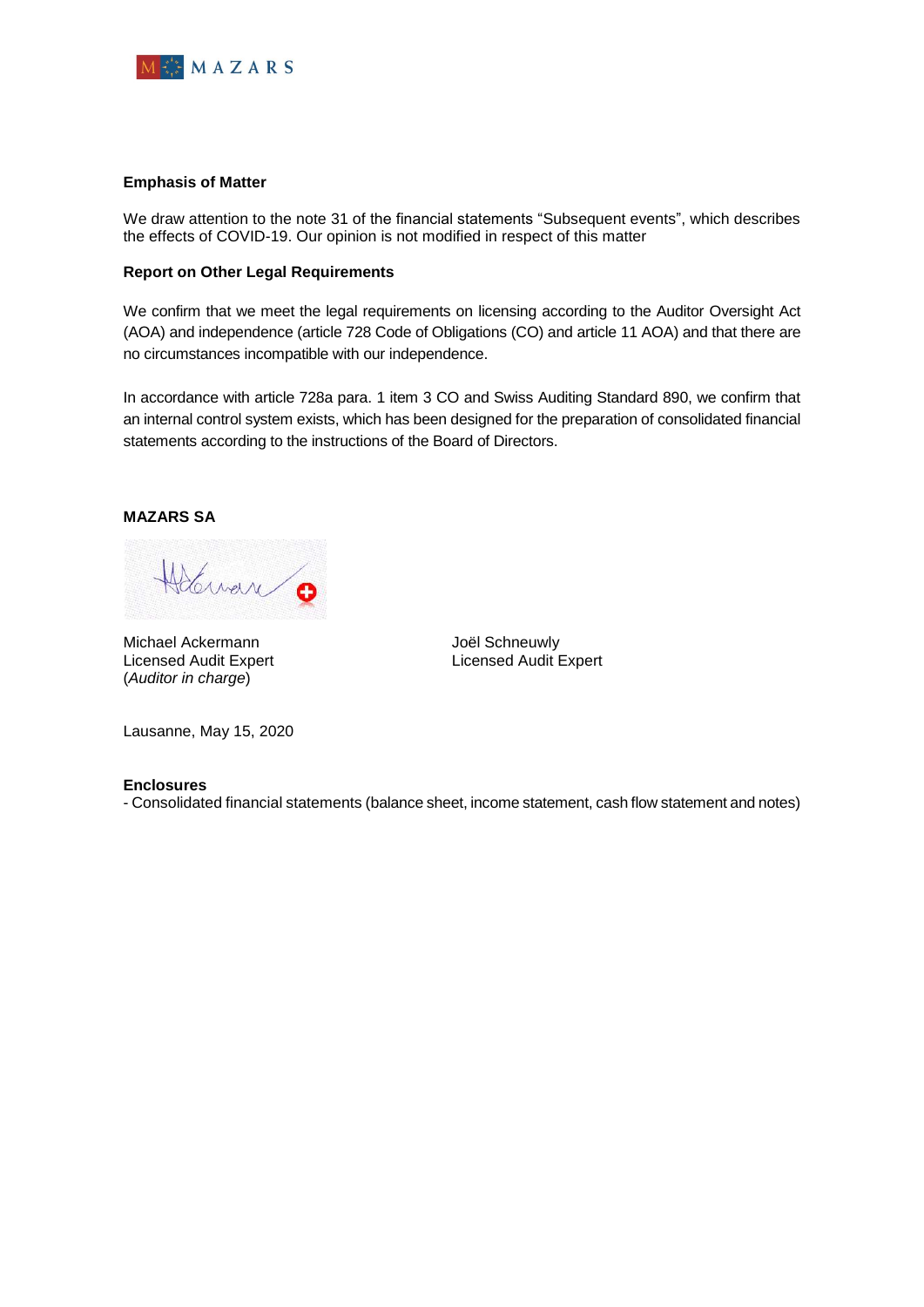

#### **Emphasis of Matter**

We draw attention to the note 31 of the financial statements "Subsequent events", which describes the effects of COVID-19. Our opinion is not modified in respect of this matter

#### **Report on Other Legal Requirements**

We confirm that we meet the legal requirements on licensing according to the Auditor Oversight Act (AOA) and independence (article 728 Code of Obligations (CO) and article 11 AOA) and that there are no circumstances incompatible with our independence.

In accordance with article 728a para. 1 item 3 CO and Swiss Auditing Standard 890, we confirm that an internal control system exists, which has been designed for the preparation of consolidated financial statements according to the instructions of the Board of Directors.

## **MAZARS SA**

Holman 0

Michael Ackermann **Michael Ackermann** Joël Schneuwly (*Auditor in charge*)

.<br>rewalg

Licensed Audit Expert Licensed Audit Expert

Lausanne, May 15, 2020

#### **Enclosures**

- Consolidated financial statements (balance sheet, income statement, cash flow statement and notes)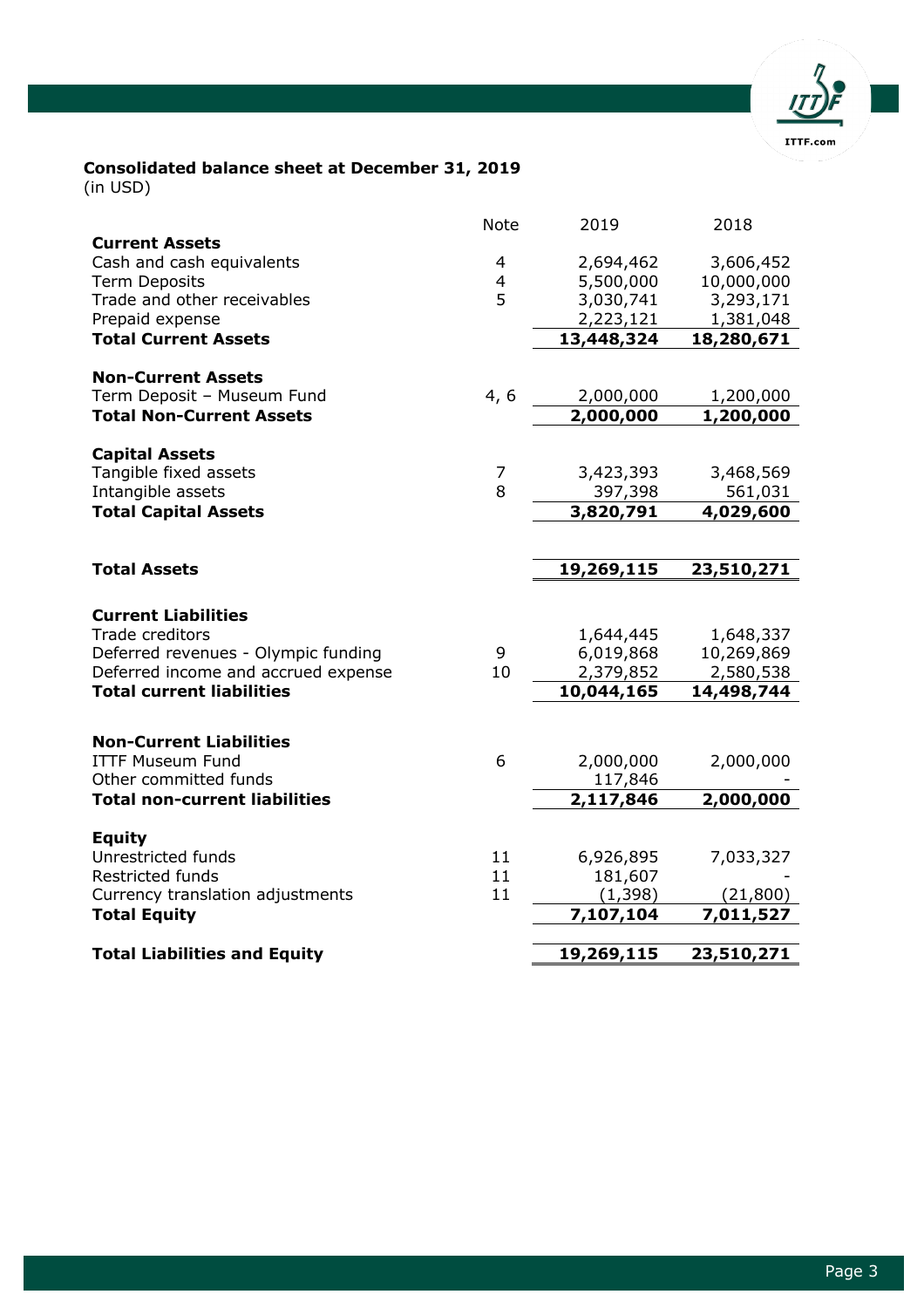

# **Consolidated balance sheet at December 31, 2019**

(in USD)

|                                                                            | <b>Note</b> | 2019                    | 2018                    |
|----------------------------------------------------------------------------|-------------|-------------------------|-------------------------|
| <b>Current Assets</b>                                                      |             |                         |                         |
| Cash and cash equivalents                                                  | 4           | 2,694,462               | 3,606,452               |
| <b>Term Deposits</b><br>Trade and other receivables                        | 4<br>5      | 5,500,000<br>3,030,741  | 10,000,000<br>3,293,171 |
| Prepaid expense                                                            |             | 2,223,121               | 1,381,048               |
| <b>Total Current Assets</b>                                                |             | 13,448,324              | 18,280,671              |
|                                                                            |             |                         |                         |
| <b>Non-Current Assets</b>                                                  |             |                         |                         |
| Term Deposit - Museum Fund                                                 | 4, 6        | 2,000,000               | 1,200,000               |
| <b>Total Non-Current Assets</b>                                            |             | 2,000,000               | 1,200,000               |
|                                                                            |             |                         |                         |
| <b>Capital Assets</b><br>Tangible fixed assets                             | 7           | 3,423,393               | 3,468,569               |
| Intangible assets                                                          | 8           | 397,398                 | 561,031                 |
| <b>Total Capital Assets</b>                                                |             | 3,820,791               | 4,029,600               |
|                                                                            |             |                         |                         |
| <b>Total Assets</b>                                                        |             | 19,269,115              | 23,510,271              |
|                                                                            |             |                         |                         |
|                                                                            |             |                         |                         |
|                                                                            |             |                         |                         |
| <b>Current Liabilities</b>                                                 |             |                         |                         |
| Trade creditors                                                            | 9           | 1,644,445               | 1,648,337               |
| Deferred revenues - Olympic funding<br>Deferred income and accrued expense | 10          | 6,019,868               | 10,269,869              |
| <b>Total current liabilities</b>                                           |             | 2,379,852<br>10,044,165 | 2,580,538<br>14,498,744 |
|                                                                            |             |                         |                         |
| <b>Non-Current Liabilities</b>                                             |             |                         |                         |
| <b>ITTF Museum Fund</b>                                                    | 6           | 2,000,000               | 2,000,000               |
| Other committed funds                                                      |             | 117,846                 |                         |
| <b>Total non-current liabilities</b>                                       |             | 2,117,846               | 2,000,000               |
|                                                                            |             |                         |                         |
| <b>Equity</b>                                                              |             |                         |                         |
| Unrestricted funds                                                         | 11          | 6,926,895               | 7,033,327               |
| Restricted funds                                                           | 11<br>11    | 181,607                 |                         |
| Currency translation adjustments<br><b>Total Equity</b>                    |             | (1, 398)<br>7,107,104   | (21, 800)<br>7,011,527  |
| <b>Total Liabilities and Equity</b>                                        |             | 19,269,115              | 23,510,271              |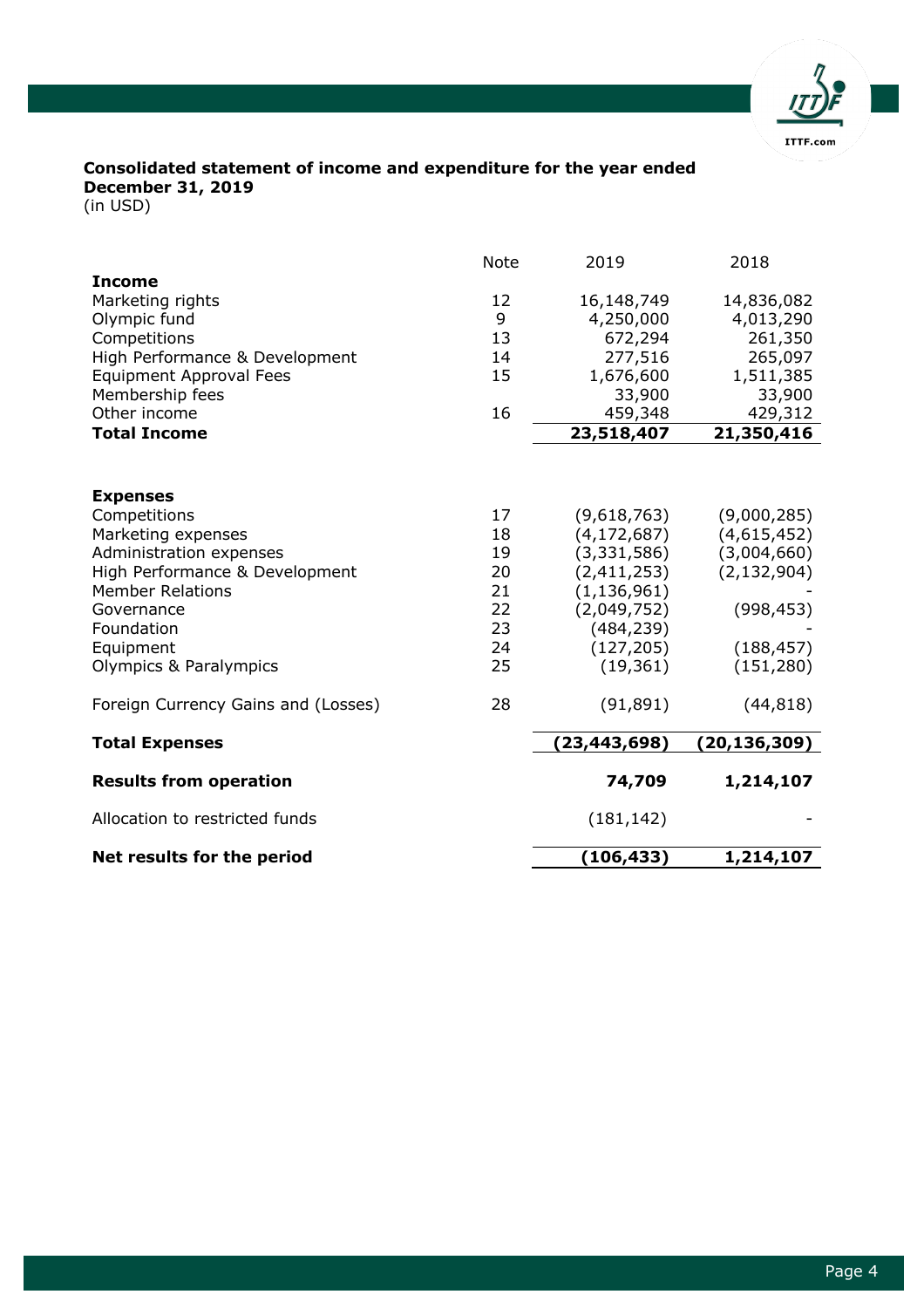

## **Consolidated statement of income and expenditure for the year ended December 31, 2019**

(in USD)

|                                                                                                                                                                                        | <b>Note</b>                                  | 2019                                                                                                                   | 2018                                                                                   |
|----------------------------------------------------------------------------------------------------------------------------------------------------------------------------------------|----------------------------------------------|------------------------------------------------------------------------------------------------------------------------|----------------------------------------------------------------------------------------|
| <b>Income</b>                                                                                                                                                                          |                                              |                                                                                                                        |                                                                                        |
| Marketing rights                                                                                                                                                                       | 12                                           | 16,148,749                                                                                                             | 14,836,082                                                                             |
| Olympic fund                                                                                                                                                                           | 9                                            | 4,250,000                                                                                                              | 4,013,290                                                                              |
| Competitions                                                                                                                                                                           | 13                                           | 672,294                                                                                                                | 261,350                                                                                |
| High Performance & Development                                                                                                                                                         | 14                                           | 277,516                                                                                                                | 265,097                                                                                |
| <b>Equipment Approval Fees</b>                                                                                                                                                         | 15                                           | 1,676,600                                                                                                              | 1,511,385                                                                              |
| Membership fees                                                                                                                                                                        |                                              | 33,900                                                                                                                 | 33,900                                                                                 |
| Other income                                                                                                                                                                           | 16                                           | 459,348                                                                                                                | 429,312                                                                                |
| <b>Total Income</b>                                                                                                                                                                    |                                              | 23,518,407                                                                                                             | 21,350,416                                                                             |
| <b>Expenses</b><br>Competitions<br>Marketing expenses<br>Administration expenses<br>High Performance & Development<br><b>Member Relations</b><br>Governance<br>Foundation<br>Equipment | 17<br>18<br>19<br>20<br>21<br>22<br>23<br>24 | (9,618,763)<br>(4, 172, 687)<br>(3,331,586)<br>(2,411,253)<br>(1, 136, 961)<br>(2,049,752)<br>(484, 239)<br>(127, 205) | (9,000,285)<br>(4,615,452)<br>(3,004,660)<br>(2, 132, 904)<br>(998, 453)<br>(188, 457) |
| Olympics & Paralympics                                                                                                                                                                 | 25                                           | (19, 361)                                                                                                              | (151, 280)                                                                             |
| Foreign Currency Gains and (Losses)                                                                                                                                                    | 28                                           | (91, 891)                                                                                                              | (44, 818)                                                                              |
| <b>Total Expenses</b>                                                                                                                                                                  |                                              | (23, 443, 698)                                                                                                         | (20, 136, 309)                                                                         |
| <b>Results from operation</b>                                                                                                                                                          |                                              | 74,709                                                                                                                 | 1,214,107                                                                              |
| Allocation to restricted funds                                                                                                                                                         |                                              | (181, 142)                                                                                                             |                                                                                        |
| Net results for the period                                                                                                                                                             |                                              | (106, 433)                                                                                                             | 1,214,107                                                                              |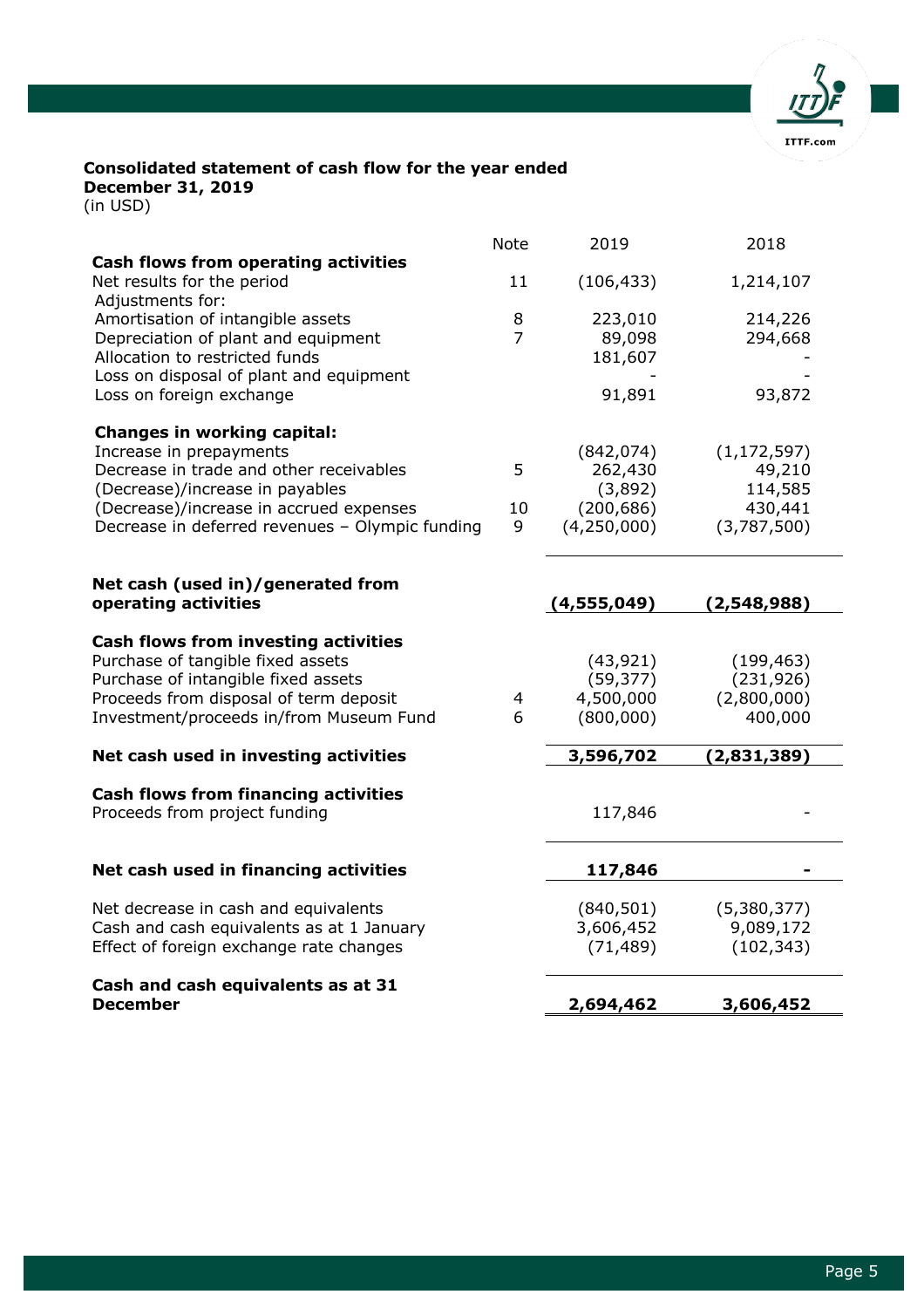

## **Consolidated statement of cash flow for the year ended December 31, 2019**

(in USD)

|                                                                                               | <b>Note</b>    | 2019                      | 2018                     |
|-----------------------------------------------------------------------------------------------|----------------|---------------------------|--------------------------|
| <b>Cash flows from operating activities</b><br>Net results for the period<br>Adjustments for: | 11             | (106, 433)                | 1,214,107                |
| Amortisation of intangible assets                                                             | 8              | 223,010                   | 214,226                  |
| Depreciation of plant and equipment<br>Allocation to restricted funds                         | $\overline{7}$ | 89,098                    | 294,668                  |
| Loss on disposal of plant and equipment                                                       |                | 181,607                   |                          |
| Loss on foreign exchange                                                                      |                | 91,891                    | 93,872                   |
| Changes in working capital:                                                                   |                |                           |                          |
| Increase in prepayments                                                                       |                | (842, 074)                | (1, 172, 597)            |
| Decrease in trade and other receivables                                                       | 5              | 262,430                   | 49,210                   |
| (Decrease)/increase in payables<br>(Decrease)/increase in accrued expenses                    | 10             | (3,892)                   | 114,585                  |
| Decrease in deferred revenues - Olympic funding                                               | 9              | (200, 686)<br>(4,250,000) | 430,441<br>(3,787,500)   |
|                                                                                               |                |                           |                          |
| Net cash (used in)/generated from                                                             |                |                           |                          |
| operating activities                                                                          |                | (4, 555, 049)             | (2,548,988)              |
| Cash flows from investing activities                                                          |                |                           |                          |
| Purchase of tangible fixed assets                                                             |                | (43, 921)                 | (199, 463)               |
| Purchase of intangible fixed assets                                                           |                | (59, 377)                 | (231, 926)               |
| Proceeds from disposal of term deposit                                                        | 4              | 4,500,000                 | (2,800,000)              |
| Investment/proceeds in/from Museum Fund                                                       | 6              | (800,000)                 | 400,000                  |
| Net cash used in investing activities                                                         |                | 3,596,702                 | (2,831,389)              |
| <b>Cash flows from financing activities</b>                                                   |                |                           |                          |
| Proceeds from project funding                                                                 |                | 117,846                   |                          |
|                                                                                               |                |                           |                          |
|                                                                                               |                |                           |                          |
| Net cash used in financing activities                                                         |                | 117,846                   |                          |
|                                                                                               |                |                           |                          |
| Net decrease in cash and equivalents<br>Cash and cash equivalents as at 1 January             |                | (840, 501)<br>3,606,452   | (5,380,377)<br>9,089,172 |
| Effect of foreign exchange rate changes                                                       |                | (71, 489)                 | (102, 343)               |
| Cash and cash equivalents as at 31                                                            |                |                           |                          |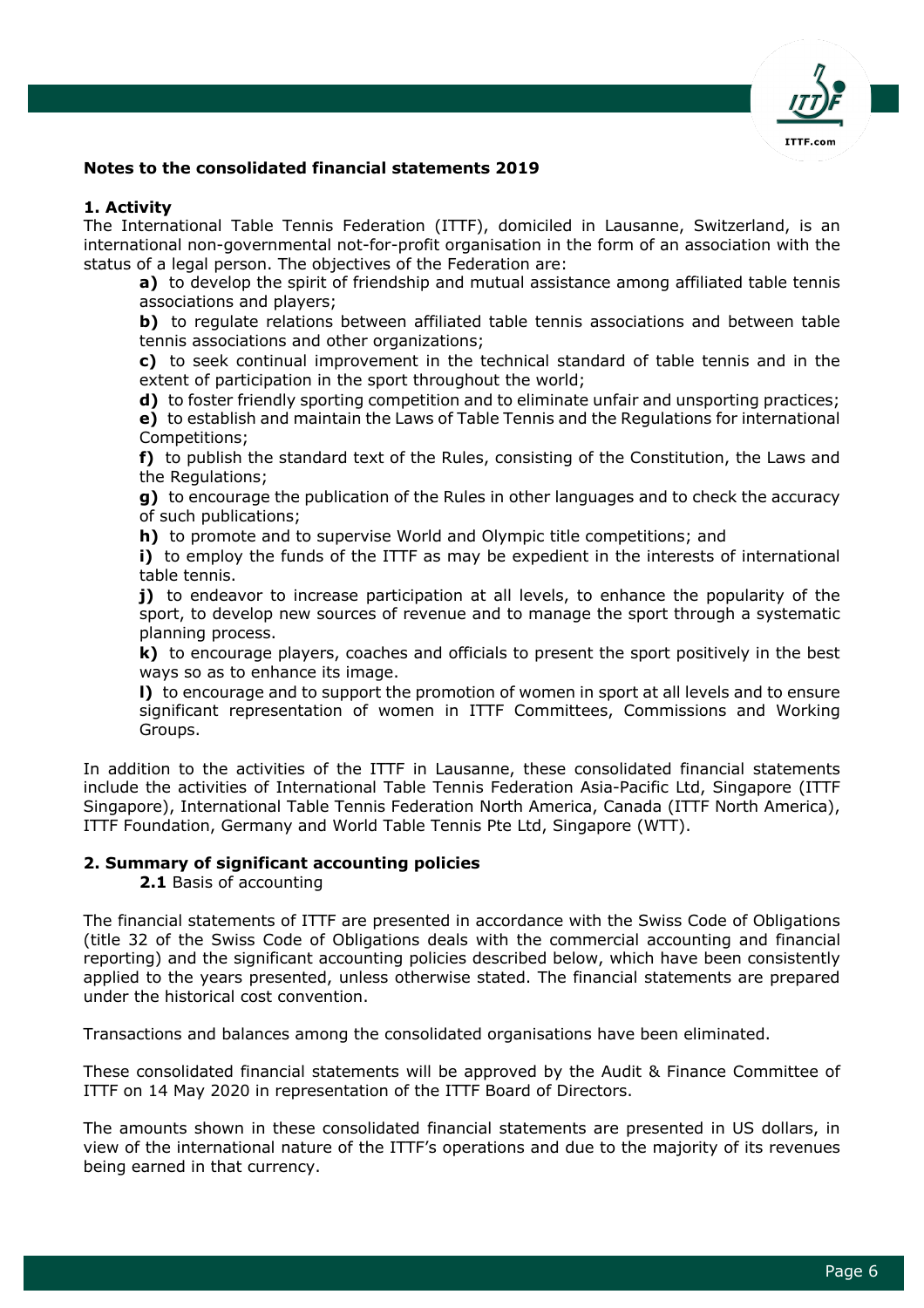

## **Notes to the consolidated financial statements 2019**

## **1. Activity**

The International Table Tennis Federation (ITTF), domiciled in Lausanne, Switzerland, is an international non-governmental not-for-profit organisation in the form of an association with the status of a legal person. The objectives of the Federation are:

**a)** to develop the spirit of friendship and mutual assistance among affiliated table tennis associations and players;

**b)** to regulate relations between affiliated table tennis associations and between table tennis associations and other organizations;

**c)** to seek continual improvement in the technical standard of table tennis and in the extent of participation in the sport throughout the world;

**d)** to foster friendly sporting competition and to eliminate unfair and unsporting practices;

**e)** to establish and maintain the Laws of Table Tennis and the Regulations for international Competitions;

**f)** to publish the standard text of the Rules, consisting of the Constitution, the Laws and the Regulations;

**g)** to encourage the publication of the Rules in other languages and to check the accuracy of such publications;

**h)** to promote and to supervise World and Olympic title competitions; and

**i)** to employ the funds of the ITTF as may be expedient in the interests of international table tennis.

**j)** to endeavor to increase participation at all levels, to enhance the popularity of the sport, to develop new sources of revenue and to manage the sport through a systematic planning process.

**k)** to encourage players, coaches and officials to present the sport positively in the best ways so as to enhance its image.

**l)** to encourage and to support the promotion of women in sport at all levels and to ensure significant representation of women in ITTF Committees, Commissions and Working Groups.

In addition to the activities of the ITTF in Lausanne, these consolidated financial statements include the activities of International Table Tennis Federation Asia-Pacific Ltd, Singapore (ITTF Singapore), International Table Tennis Federation North America, Canada (ITTF North America), ITTF Foundation, Germany and World Table Tennis Pte Ltd, Singapore (WTT).

#### **2. Summary of significant accounting policies**

**2.1** Basis of accounting

The financial statements of ITTF are presented in accordance with the Swiss Code of Obligations (title 32 of the Swiss Code of Obligations deals with the commercial accounting and financial reporting) and the significant accounting policies described below, which have been consistently applied to the years presented, unless otherwise stated. The financial statements are prepared under the historical cost convention.

Transactions and balances among the consolidated organisations have been eliminated.

These consolidated financial statements will be approved by the Audit & Finance Committee of ITTF on 14 May 2020 in representation of the ITTF Board of Directors.

The amounts shown in these consolidated financial statements are presented in US dollars, in view of the international nature of the ITTF's operations and due to the majority of its revenues being earned in that currency.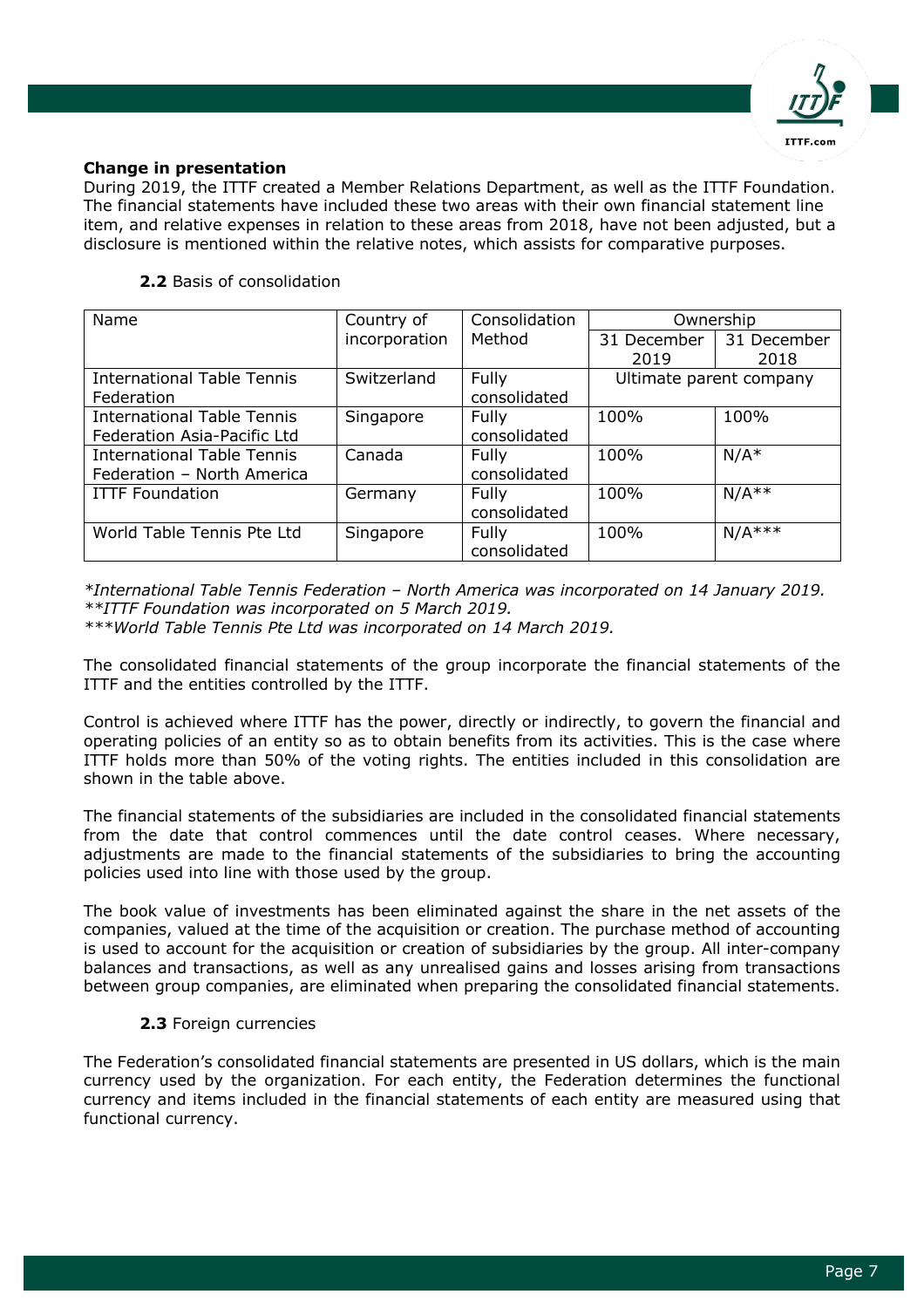

## **Change in presentation**

During 2019, the ITTF created a Member Relations Department, as well as the ITTF Foundation. The financial statements have included these two areas with their own financial statement line item, and relative expenses in relation to these areas from 2018, have not been adjusted, but a disclosure is mentioned within the relative notes, which assists for comparative purposes.

## **2.2** Basis of consolidation

| Name                              | Country of    | Consolidation | Ownership   |                         |
|-----------------------------------|---------------|---------------|-------------|-------------------------|
|                                   | incorporation | Method        | 31 December | 31 December             |
|                                   |               |               | 2019        | 2018                    |
| <b>International Table Tennis</b> | Switzerland   | Fully         |             | Ultimate parent company |
| Federation                        |               | consolidated  |             |                         |
| <b>International Table Tennis</b> | Singapore     | Fully         | 100%        | 100%                    |
| Federation Asia-Pacific Ltd       |               | consolidated  |             |                         |
| <b>International Table Tennis</b> | Canada        | <b>Fully</b>  | 100%        | $N/A^*$                 |
| Federation - North America        |               | consolidated  |             |                         |
| <b>ITTF Foundation</b>            | Germany       | Fully         | 100%        | $N/A**$                 |
|                                   |               | consolidated  |             |                         |
| World Table Tennis Pte Ltd        | Singapore     | Fully         | 100%        | $N/A***$                |
|                                   |               | consolidated  |             |                         |

*\*International Table Tennis Federation – North America was incorporated on 14 January 2019. \*\*ITTF Foundation was incorporated on 5 March 2019.*

*\*\*\*World Table Tennis Pte Ltd was incorporated on 14 March 2019.*

The consolidated financial statements of the group incorporate the financial statements of the ITTF and the entities controlled by the ITTF.

Control is achieved where ITTF has the power, directly or indirectly, to govern the financial and operating policies of an entity so as to obtain benefits from its activities. This is the case where ITTF holds more than 50% of the voting rights. The entities included in this consolidation are shown in the table above.

The financial statements of the subsidiaries are included in the consolidated financial statements from the date that control commences until the date control ceases. Where necessary, adjustments are made to the financial statements of the subsidiaries to bring the accounting policies used into line with those used by the group.

The book value of investments has been eliminated against the share in the net assets of the companies, valued at the time of the acquisition or creation. The purchase method of accounting is used to account for the acquisition or creation of subsidiaries by the group. All inter-company balances and transactions, as well as any unrealised gains and losses arising from transactions between group companies, are eliminated when preparing the consolidated financial statements.

## **2.3** Foreign currencies

The Federation's consolidated financial statements are presented in US dollars, which is the main currency used by the organization. For each entity, the Federation determines the functional currency and items included in the financial statements of each entity are measured using that functional currency.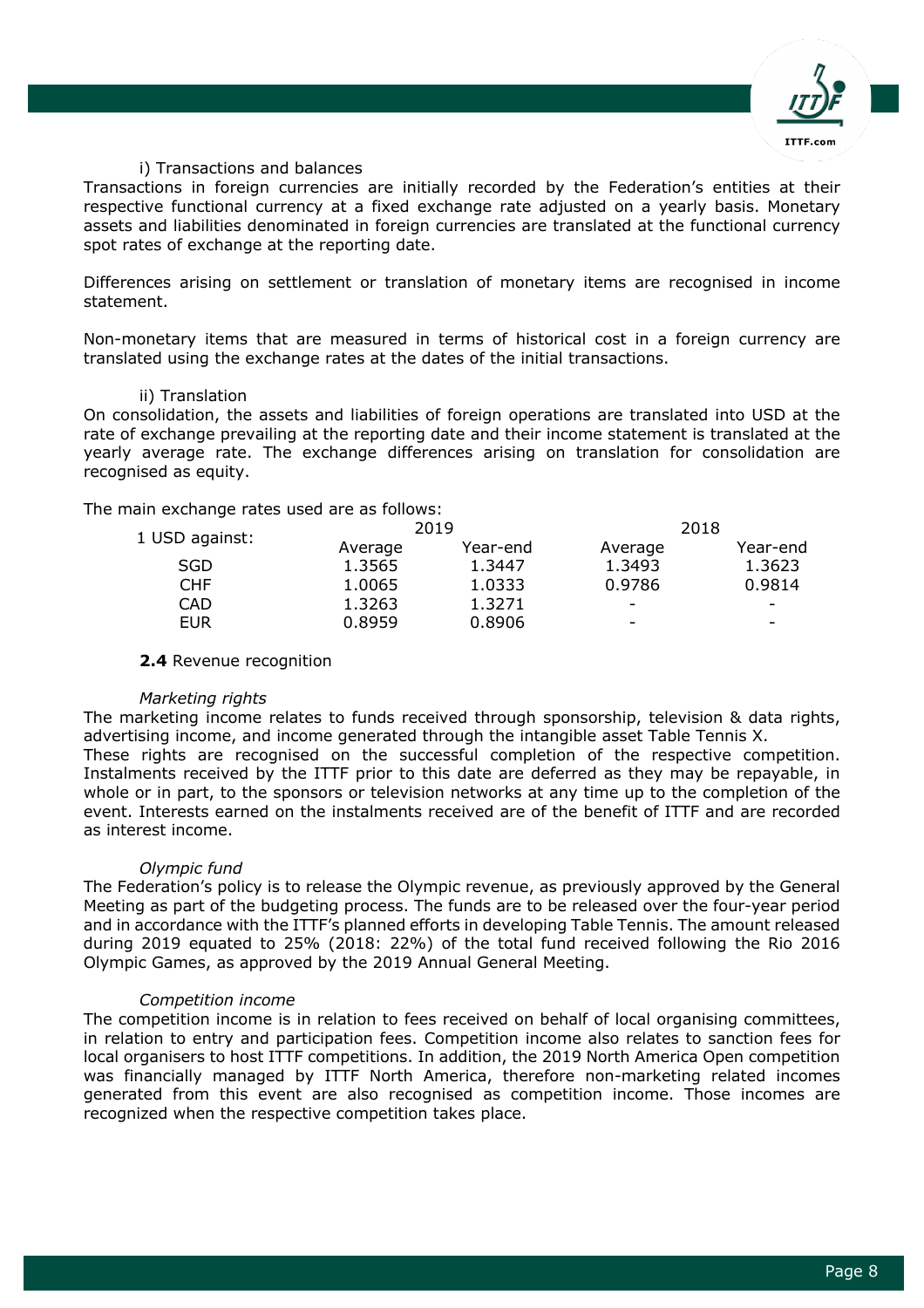

## i) Transactions and balances

Transactions in foreign currencies are initially recorded by the Federation's entities at their respective functional currency at a fixed exchange rate adjusted on a yearly basis. Monetary assets and liabilities denominated in foreign currencies are translated at the functional currency spot rates of exchange at the reporting date.

Differences arising on settlement or translation of monetary items are recognised in income statement.

Non-monetary items that are measured in terms of historical cost in a foreign currency are translated using the exchange rates at the dates of the initial transactions.

#### ii) Translation

On consolidation, the assets and liabilities of foreign operations are translated into USD at the rate of exchange prevailing at the reporting date and their income statement is translated at the yearly average rate. The exchange differences arising on translation for consolidation are recognised as equity.

The main exchange rates used are as follows:

|                |         | 2019     |                          | 2018     |
|----------------|---------|----------|--------------------------|----------|
| 1 USD against: | Average | Year-end | Average                  | Year-end |
| SGD            | 1.3565  | 1.3447   | 1.3493                   | 1.3623   |
| CHF            | 1.0065  | 1.0333   | 0.9786                   | 0.9814   |
| CAD            | 1.3263  | 1.3271   | $\overline{\phantom{0}}$ |          |
| EUR            | 0.8959  | 0.8906   | -                        | -        |
|                |         |          |                          |          |

#### **2.4** Revenue recognition

## *Marketing rights*

The marketing income relates to funds received through sponsorship, television & data rights, advertising income, and income generated through the intangible asset Table Tennis X. These rights are recognised on the successful completion of the respective competition. Instalments received by the ITTF prior to this date are deferred as they may be repayable, in whole or in part, to the sponsors or television networks at any time up to the completion of the event. Interests earned on the instalments received are of the benefit of ITTF and are recorded as interest income.

## *Olympic fund*

The Federation's policy is to release the Olympic revenue, as previously approved by the General Meeting as part of the budgeting process. The funds are to be released over the four-year period and in accordance with the ITTF's planned efforts in developing Table Tennis. The amount released during 2019 equated to 25% (2018: 22%) of the total fund received following the Rio 2016 Olympic Games, as approved by the 2019 Annual General Meeting.

#### *Competition income*

The competition income is in relation to fees received on behalf of local organising committees, in relation to entry and participation fees. Competition income also relates to sanction fees for local organisers to host ITTF competitions. In addition, the 2019 North America Open competition was financially managed by ITTF North America, therefore non-marketing related incomes generated from this event are also recognised as competition income. Those incomes are recognized when the respective competition takes place.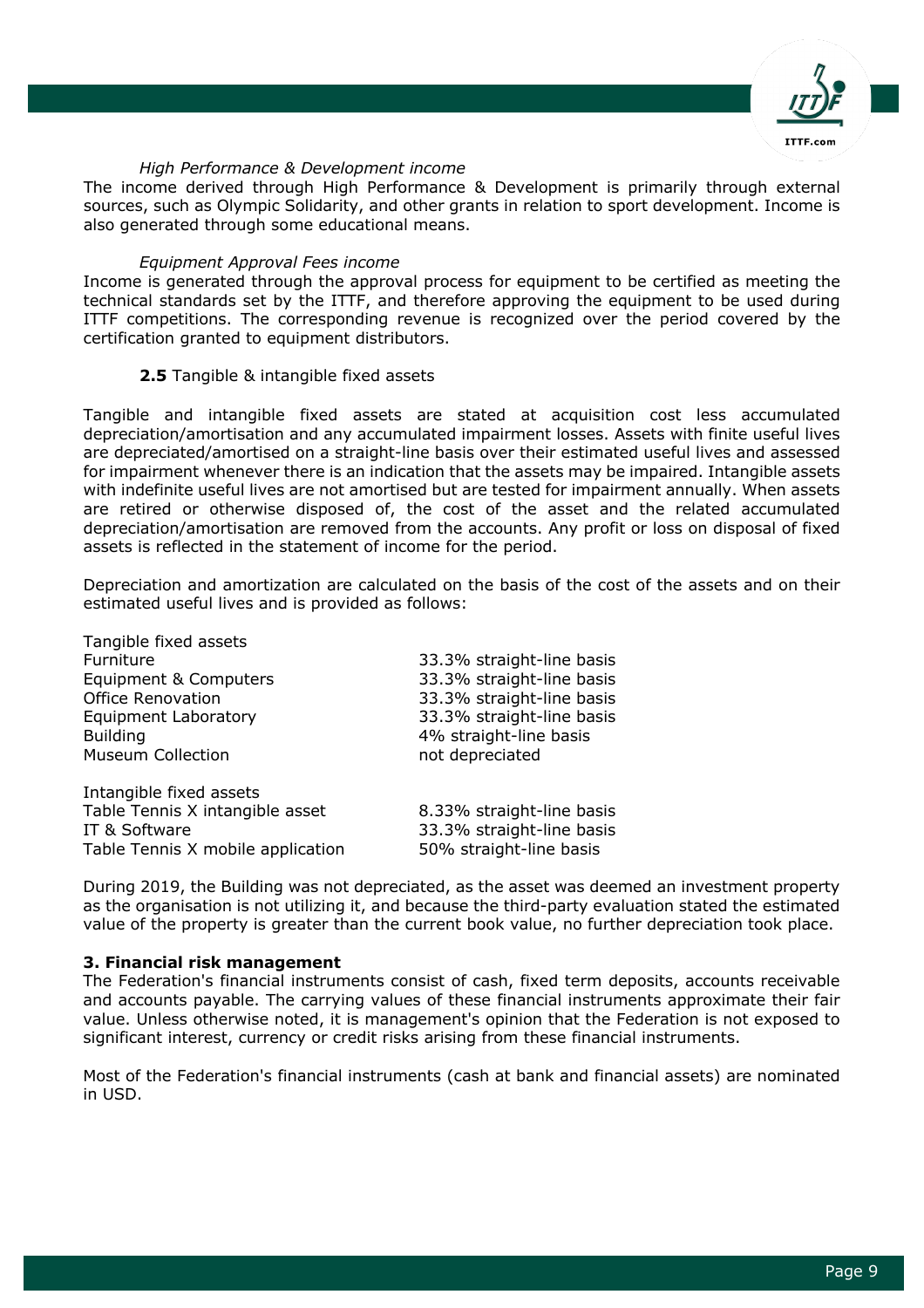

## *High Performance & Development income*

The income derived through High Performance & Development is primarily through external sources, such as Olympic Solidarity, and other grants in relation to sport development. Income is also generated through some educational means.

## *Equipment Approval Fees income*

Income is generated through the approval process for equipment to be certified as meeting the technical standards set by the ITTF, and therefore approving the equipment to be used during ITTF competitions. The corresponding revenue is recognized over the period covered by the certification granted to equipment distributors.

## **2.5** Tangible & intangible fixed assets

Tangible and intangible fixed assets are stated at acquisition cost less accumulated depreciation/amortisation and any accumulated impairment losses. Assets with finite useful lives are depreciated/amortised on a straight-line basis over their estimated useful lives and assessed for impairment whenever there is an indication that the assets may be impaired. Intangible assets with indefinite useful lives are not amortised but are tested for impairment annually. When assets are retired or otherwise disposed of, the cost of the asset and the related accumulated depreciation/amortisation are removed from the accounts. Any profit or loss on disposal of fixed assets is reflected in the statement of income for the period.

Depreciation and amortization are calculated on the basis of the cost of the assets and on their estimated useful lives and is provided as follows:

| Tangible fixed assets             |                           |
|-----------------------------------|---------------------------|
| Furniture                         | 33.3% straight-line basis |
| Equipment & Computers             | 33.3% straight-line basis |
| <b>Office Renovation</b>          | 33.3% straight-line basis |
| <b>Equipment Laboratory</b>       | 33.3% straight-line basis |
| <b>Building</b>                   | 4% straight-line basis    |
| <b>Museum Collection</b>          | not depreciated           |
| Intangible fixed assets           |                           |
| Table Tennis X intangible asset   | 8.33% straight-line basis |
| IT & Software                     | 33.3% straight-line basis |
| Table Tennis X mobile application | 50% straight-line basis   |

During 2019, the Building was not depreciated, as the asset was deemed an investment property as the organisation is not utilizing it, and because the third-party evaluation stated the estimated value of the property is greater than the current book value, no further depreciation took place.

## **3. Financial risk management**

The Federation's financial instruments consist of cash, fixed term deposits, accounts receivable and accounts payable. The carrying values of these financial instruments approximate their fair value. Unless otherwise noted, it is management's opinion that the Federation is not exposed to significant interest, currency or credit risks arising from these financial instruments.

Most of the Federation's financial instruments (cash at bank and financial assets) are nominated in USD.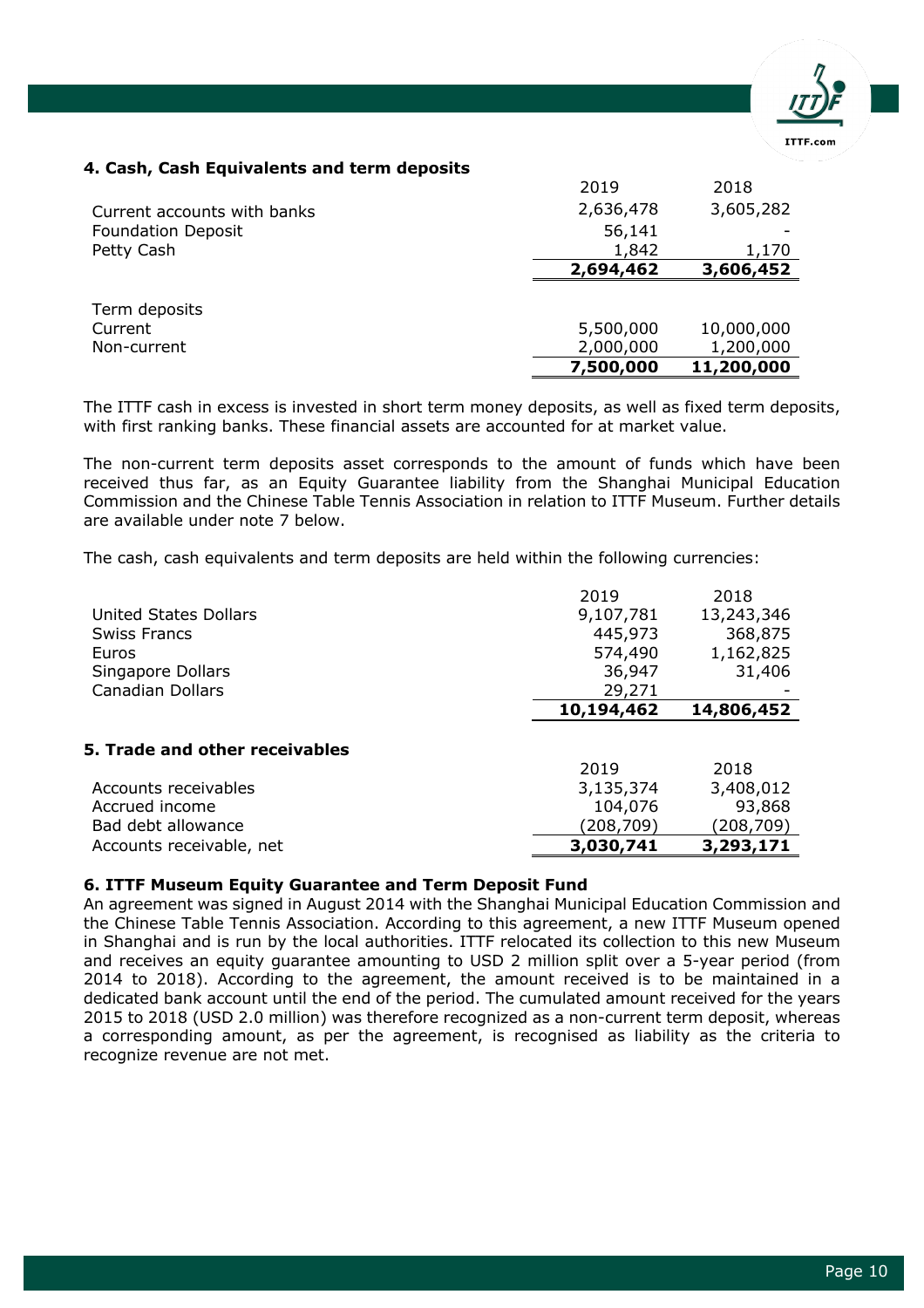

## **4. Cash, Cash Equivalents and term deposits**

|                             | 2019      | 2018       |
|-----------------------------|-----------|------------|
| Current accounts with banks | 2,636,478 | 3,605,282  |
| <b>Foundation Deposit</b>   | 56,141    |            |
| Petty Cash                  | 1,842     | 1,170      |
|                             | 2,694,462 | 3,606,452  |
|                             |           |            |
| Term deposits               |           |            |
| Current                     | 5,500,000 | 10,000,000 |
| Non-current                 | 2,000,000 | 1,200,000  |
|                             | 7,500,000 | 11,200,000 |

The ITTF cash in excess is invested in short term money deposits, as well as fixed term deposits, with first ranking banks. These financial assets are accounted for at market value.

The non-current term deposits asset corresponds to the amount of funds which have been received thus far, as an Equity Guarantee liability from the Shanghai Municipal Education Commission and the Chinese Table Tennis Association in relation to ITTF Museum. Further details are available under note 7 below.

The cash, cash equivalents and term deposits are held within the following currencies:

|                                | 2019       | 2018       |
|--------------------------------|------------|------------|
| United States Dollars          | 9,107,781  | 13,243,346 |
| <b>Swiss Francs</b>            | 445,973    | 368,875    |
| Euros                          | 574,490    | 1,162,825  |
| Singapore Dollars              | 36,947     | 31,406     |
| <b>Canadian Dollars</b>        | 29,271     |            |
|                                | 10,194,462 | 14,806,452 |
|                                |            |            |
| 5. Trade and other receivables |            |            |
|                                | 2019       | 2018       |
| Accounts receivables           | 3,135,374  | 3,408,012  |
| Accrued income                 | 104,076    | 93,868     |
| Bad debt allowance             | (208,709)  | (208,709)  |
| Accounts receivable, net       | 3,030,741  | 3,293,171  |

#### **6. ITTF Museum Equity Guarantee and Term Deposit Fund**

An agreement was signed in August 2014 with the Shanghai Municipal Education Commission and the Chinese Table Tennis Association. According to this agreement, a new ITTF Museum opened in Shanghai and is run by the local authorities. ITTF relocated its collection to this new Museum and receives an equity guarantee amounting to USD 2 million split over a 5-year period (from 2014 to 2018). According to the agreement, the amount received is to be maintained in a dedicated bank account until the end of the period. The cumulated amount received for the years 2015 to 2018 (USD 2.0 million) was therefore recognized as a non-current term deposit, whereas a corresponding amount, as per the agreement, is recognised as liability as the criteria to recognize revenue are not met.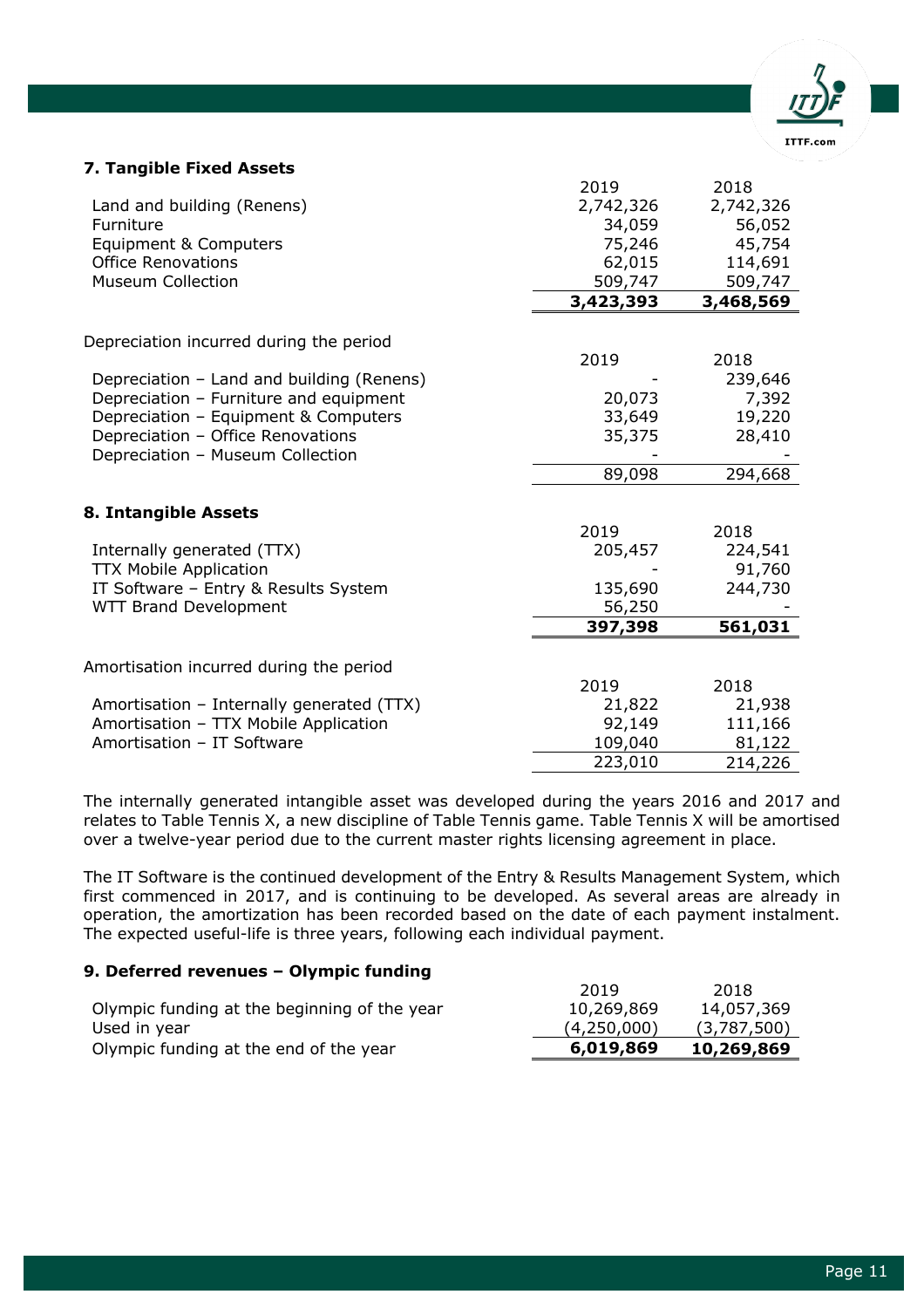

#### **7. Tangible Fixed Assets**

|                                           | 2019      | 2018      |
|-------------------------------------------|-----------|-----------|
| Land and building (Renens)                | 2,742,326 | 2,742,326 |
| Furniture                                 | 34,059    | 56,052    |
| Equipment & Computers                     | 75,246    | 45,754    |
| <b>Office Renovations</b>                 | 62,015    | 114,691   |
| <b>Museum Collection</b>                  | 509,747   | 509,747   |
|                                           | 3,423,393 | 3,468,569 |
| Depreciation incurred during the period   |           |           |
|                                           | 2019      | 2018      |
| Depreciation - Land and building (Renens) |           | 239,646   |
| Depreciation - Furniture and equipment    | 20,073    | 7,392     |
| Depreciation - Equipment & Computers      | 33,649    | 19,220    |
| Depreciation - Office Renovations         | 35,375    | 28,410    |
| Depreciation - Museum Collection          |           |           |
|                                           | 89,098    | 294,668   |
| 8. Intangible Assets                      |           |           |
|                                           | 2019      | 2018      |
| Internally generated (TTX)                | 205,457   | 224,541   |
| <b>TTX Mobile Application</b>             |           | 91,760    |
| IT Software - Entry & Results System      | 135,690   | 244,730   |
| <b>WTT Brand Development</b>              | 56,250    |           |
|                                           | 397,398   | 561,031   |
| Amortisation incurred during the period   |           |           |
|                                           | 2019      | 2018      |
| Amortisation - Internally generated (TTX) | 21,822    | 21,938    |
| Amortisation - TTX Mobile Application     | 92,149    | 111,166   |
| Amortisation - IT Software                | 109,040   | 81,122    |
|                                           | 223,010   | 214,226   |
|                                           |           |           |

The internally generated intangible asset was developed during the years 2016 and 2017 and relates to Table Tennis X, a new discipline of Table Tennis game. Table Tennis X will be amortised over a twelve-year period due to the current master rights licensing agreement in place.

The IT Software is the continued development of the Entry & Results Management System, which first commenced in 2017, and is continuing to be developed. As several areas are already in operation, the amortization has been recorded based on the date of each payment instalment. The expected useful-life is three years, following each individual payment.

## **9. Deferred revenues – Olympic funding**

| 2019        | 2018        |
|-------------|-------------|
| 10,269,869  | 14,057,369  |
| (4,250,000) | (3,787,500) |
| 6,019,869   | 10,269,869  |
|             |             |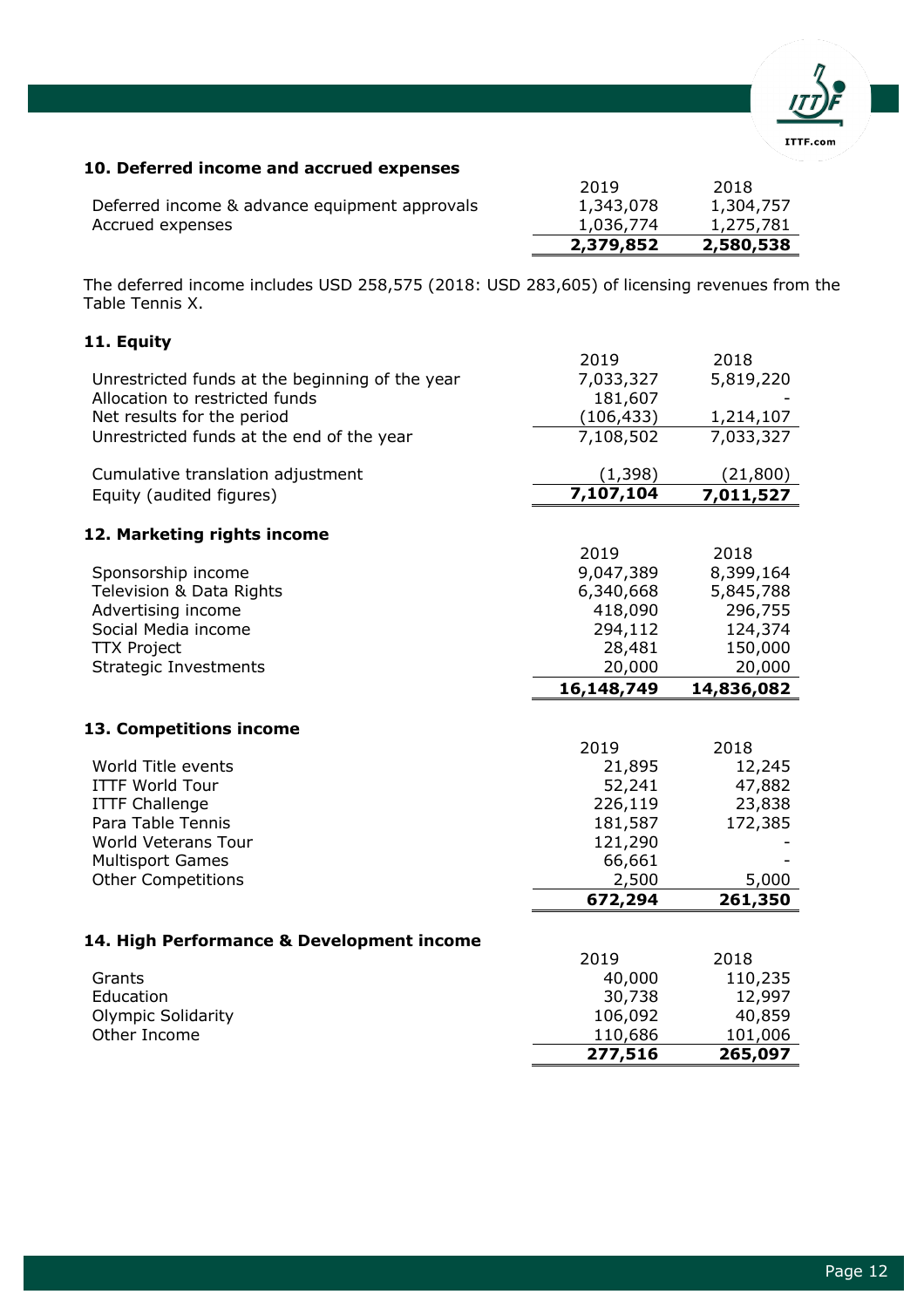

## **10. Deferred income and accrued expenses**

|                                               | 2,379,852 | 2,580,538 |
|-----------------------------------------------|-----------|-----------|
| Accrued expenses                              | 1,036,774 | 1,275,781 |
| Deferred income & advance equipment approvals | 1,343,078 | 1,304,757 |
|                                               | 2019      | 2018      |

The deferred income includes USD 258,575 (2018: USD 283,605) of licensing revenues from the Table Tennis X.

## **11. Equity**

|                                                 | 2019               | 2018               |
|-------------------------------------------------|--------------------|--------------------|
| Unrestricted funds at the beginning of the year | 7,033,327          | 5,819,220          |
| Allocation to restricted funds                  | 181,607            |                    |
| Net results for the period                      | (106, 433)         | 1,214,107          |
| Unrestricted funds at the end of the year       | 7,108,502          | 7,033,327          |
|                                                 |                    |                    |
| Cumulative translation adjustment               | (1, 398)           | (21, 800)          |
| Equity (audited figures)                        | 7,107,104          | 7,011,527          |
|                                                 |                    |                    |
| 12. Marketing rights income                     |                    |                    |
|                                                 | 2019               | 2018               |
| Sponsorship income                              | 9,047,389          | 8,399,164          |
| Television & Data Rights                        | 6,340,668          | 5,845,788          |
| Advertising income                              | 418,090            | 296,755            |
| Social Media income                             | 294,112            | 124,374            |
| <b>TTX Project</b>                              | 28,481             | 150,000            |
| <b>Strategic Investments</b>                    | 20,000             | 20,000             |
|                                                 | 16,148,749         | 14,836,082         |
|                                                 |                    |                    |
|                                                 |                    |                    |
| 13. Competitions income                         |                    |                    |
|                                                 | 2019               | 2018               |
| World Title events                              | 21,895             | 12,245             |
| <b>ITTF World Tour</b>                          | 52,241             | 47,882             |
| <b>ITTF Challenge</b>                           | 226,119            | 23,838             |
| Para Table Tennis                               | 181,587            | 172,385            |
| <b>World Veterans Tour</b>                      | 121,290            |                    |
| <b>Multisport Games</b>                         | 66,661             |                    |
| <b>Other Competitions</b>                       | 2,500              | 5,000              |
|                                                 | 672,294            | 261,350            |
|                                                 |                    |                    |
| 14. High Performance & Development income       |                    |                    |
|                                                 | 2019               | 2018               |
| Grants                                          | 40,000             | 110,235            |
| Education                                       | 30,738             | 12,997             |
| <b>Olympic Solidarity</b>                       | 106,092            | 40,859             |
| Other Income                                    | 110,686<br>277,516 | 101,006<br>265,097 |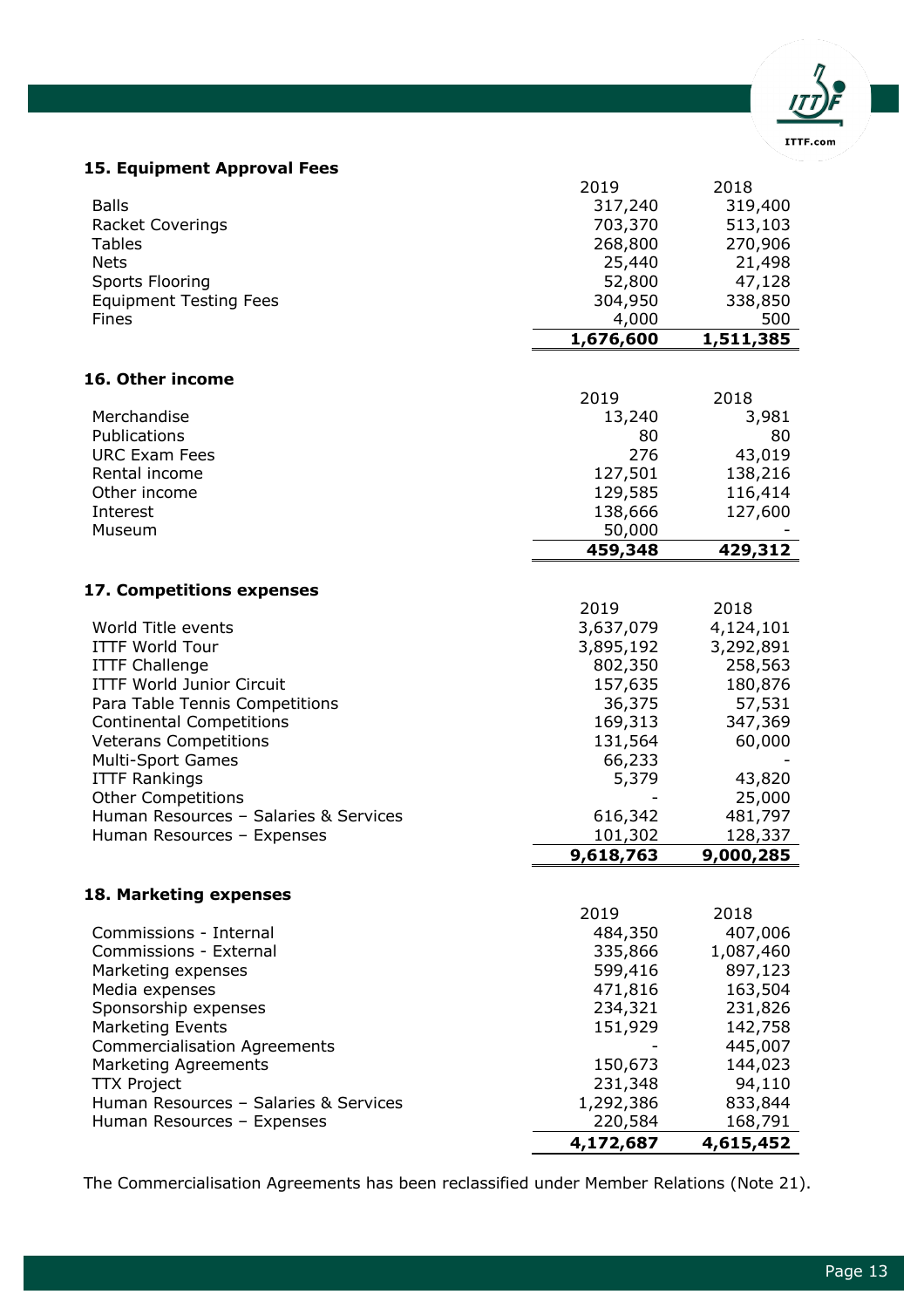

## **15. Equipment Approval Fees**

| <b>Balls</b><br><b>Racket Coverings</b>          | 2019<br>317,240<br>703,370 | 2018<br>319,400<br>513,103 |
|--------------------------------------------------|----------------------------|----------------------------|
| <b>Tables</b>                                    | 268,800                    | 270,906                    |
| <b>Nets</b>                                      | 25,440                     | 21,498                     |
| Sports Flooring                                  | 52,800                     | 47,128                     |
| <b>Equipment Testing Fees</b>                    | 304,950                    | 338,850                    |
| Fines                                            | 4,000                      | 500                        |
|                                                  | 1,676,600                  | 1,511,385                  |
|                                                  |                            |                            |
| 16. Other income                                 | 2019                       | 2018                       |
| Merchandise                                      | 13,240                     | 3,981                      |
| Publications                                     | 80                         | 80                         |
| <b>URC Exam Fees</b>                             | 276                        | 43,019                     |
| Rental income                                    | 127,501                    | 138,216                    |
| Other income                                     | 129,585                    | 116,414                    |
| Interest                                         | 138,666                    | 127,600                    |
| Museum                                           | 50,000                     |                            |
|                                                  | 459,348                    | 429,312                    |
| 17. Competitions expenses                        |                            |                            |
|                                                  | 2019                       | 2018                       |
| World Title events                               | 3,637,079                  | 4,124,101                  |
| <b>ITTF World Tour</b>                           | 3,895,192                  | 3,292,891                  |
| <b>ITTF Challenge</b>                            | 802,350                    | 258,563                    |
| <b>ITTF World Junior Circuit</b>                 | 157,635                    | 180,876                    |
| Para Table Tennis Competitions                   | 36,375                     | 57,531                     |
| <b>Continental Competitions</b>                  | 169,313                    | 347,369                    |
| <b>Veterans Competitions</b>                     | 131,564                    | 60,000                     |
| <b>Multi-Sport Games</b>                         | 66,233                     |                            |
| <b>ITTF Rankings</b>                             | 5,379                      | 43,820                     |
| <b>Other Competitions</b>                        |                            | 25,000                     |
| Human Resources - Salaries & Services            | 616,342                    | 481,797                    |
| Human Resources - Expenses                       | 101,302<br>9,618,763       | 128,337<br>9,000,285       |
|                                                  |                            |                            |
| 18. Marketing expenses                           |                            |                            |
|                                                  | 2019                       | 2018                       |
| Commissions - Internal<br>Commissions - External | 484,350                    | 407,006                    |
| Marketing expenses                               | 335,866<br>599,416         | 1,087,460<br>897,123       |
| Media expenses                                   | 471,816                    | 163,504                    |
| Sponsorship expenses                             | 234,321                    | 231,826                    |
| <b>Marketing Events</b>                          | 151,929                    | 142,758                    |
| <b>Commercialisation Agreements</b>              |                            | 445,007                    |
| <b>Marketing Agreements</b>                      | 150,673                    | 144,023                    |
| <b>TTX Project</b>                               | 231,348                    | 94,110                     |
| Human Resources - Salaries & Services            | 1,292,386                  | 833,844                    |
| Human Resources - Expenses                       | 220,584                    | 168,791                    |
|                                                  | 4,172,687                  | 4,615,452                  |

The Commercialisation Agreements has been reclassified under Member Relations (Note 21).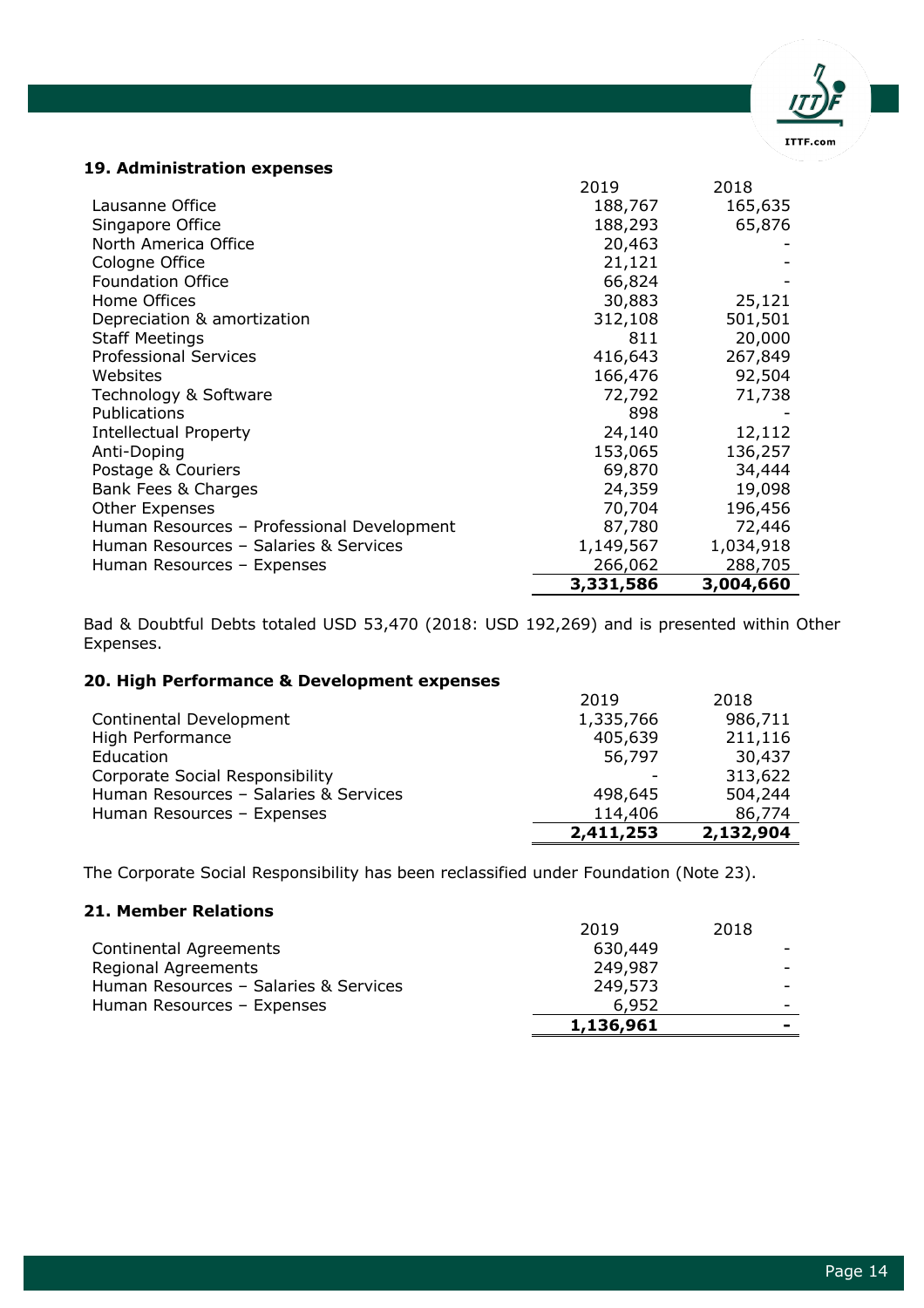## **19. Administration expenses**

|                                            | 2019      | 2018      |
|--------------------------------------------|-----------|-----------|
| Lausanne Office                            | 188,767   | 165,635   |
| Singapore Office                           | 188,293   | 65,876    |
| North America Office                       | 20,463    |           |
| Cologne Office                             | 21,121    |           |
| <b>Foundation Office</b>                   | 66,824    |           |
| Home Offices                               | 30,883    | 25,121    |
| Depreciation & amortization                | 312,108   | 501,501   |
| <b>Staff Meetings</b>                      | 811       | 20,000    |
| <b>Professional Services</b>               | 416,643   | 267,849   |
| Websites                                   | 166,476   | 92,504    |
| Technology & Software                      | 72,792    | 71,738    |
| Publications                               | 898       |           |
| <b>Intellectual Property</b>               | 24,140    | 12,112    |
| Anti-Doping                                | 153,065   | 136,257   |
| Postage & Couriers                         | 69,870    | 34,444    |
| Bank Fees & Charges                        | 24,359    | 19,098    |
| Other Expenses                             | 70,704    | 196,456   |
| Human Resources - Professional Development | 87,780    | 72,446    |
| Human Resources - Salaries & Services      | 1,149,567 | 1,034,918 |
| Human Resources - Expenses                 | 266,062   | 288,705   |
|                                            | 3,331,586 | 3,004,660 |

Bad & Doubtful Debts totaled USD 53,470 (2018: USD 192,269) and is presented within Other Expenses.

## **20. High Performance & Development expenses**

|                                        | 2,411,253 | 2,132,904 |
|----------------------------------------|-----------|-----------|
| Human Resources - Expenses             | 114,406   | 86,774    |
| Human Resources - Salaries & Services  | 498,645   | 504,244   |
| <b>Corporate Social Responsibility</b> |           | 313,622   |
| Education                              | 56,797    | 30,437    |
| High Performance                       | 405,639   | 211,116   |
| Continental Development                | 1,335,766 | 986,711   |
|                                        | 2019      | 2018      |

The Corporate Social Responsibility has been reclassified under Foundation (Note 23).

## **21. Member Relations**

|                                       | 1,136,961 |      |
|---------------------------------------|-----------|------|
| Human Resources - Expenses            | 6.952     |      |
| Human Resources - Salaries & Services | 249,573   |      |
| Regional Agreements                   | 249,987   |      |
| Continental Agreements                | 630,449   |      |
|                                       | 2019      | 2018 |

ITTF.com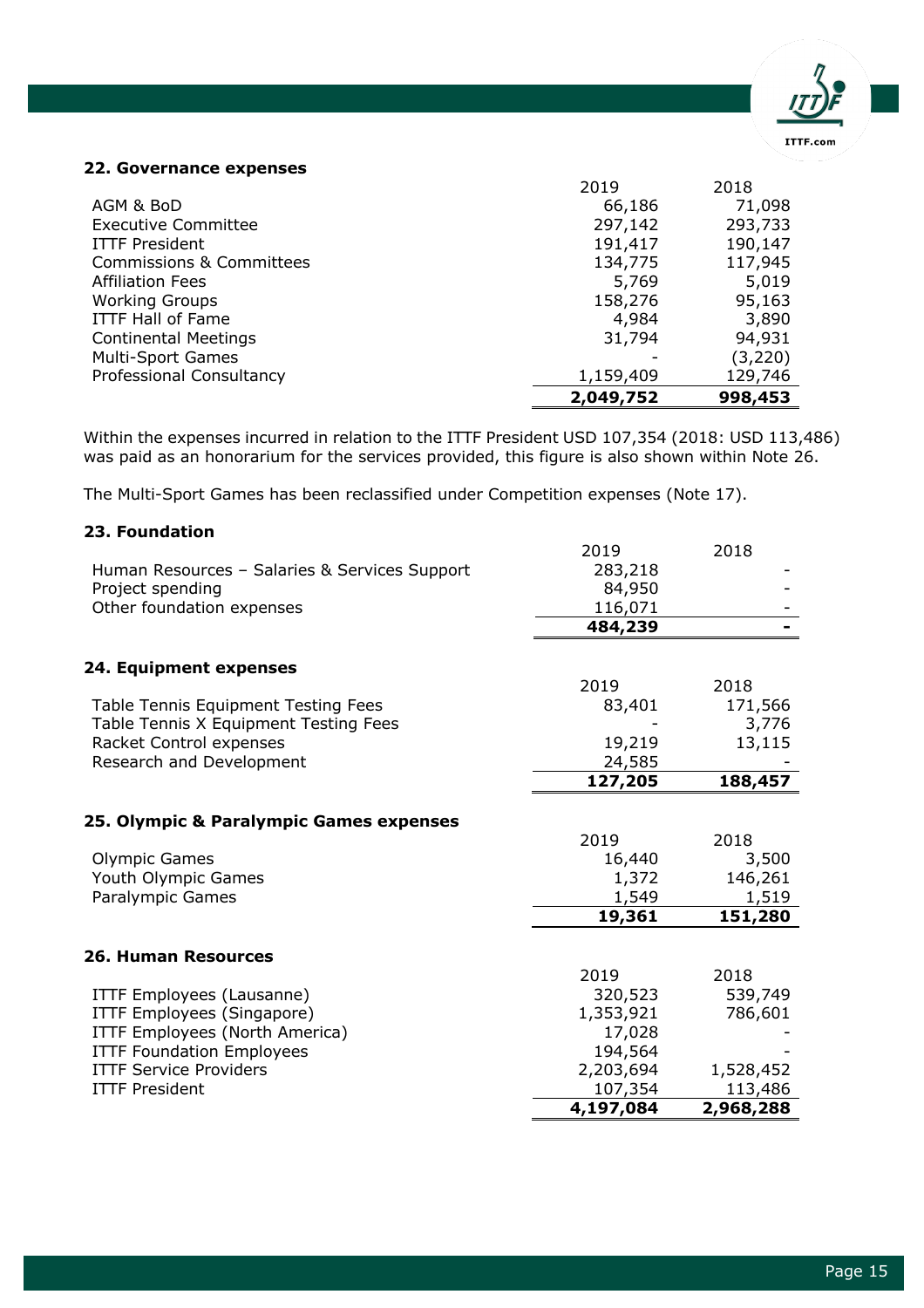

#### **22. Governance expenses**

|                             | 2019      | 2018    |
|-----------------------------|-----------|---------|
| AGM & BoD                   | 66,186    | 71,098  |
| <b>Executive Committee</b>  | 297,142   | 293,733 |
| <b>ITTF President</b>       | 191,417   | 190,147 |
| Commissions & Committees    | 134,775   | 117,945 |
| <b>Affiliation Fees</b>     | 5,769     | 5,019   |
| <b>Working Groups</b>       | 158,276   | 95,163  |
| <b>ITTF Hall of Fame</b>    | 4,984     | 3,890   |
| <b>Continental Meetings</b> | 31,794    | 94,931  |
| <b>Multi-Sport Games</b>    |           | (3,220) |
| Professional Consultancy    | 1,159,409 | 129,746 |
|                             | 2,049,752 | 998,453 |

Within the expenses incurred in relation to the ITTF President USD 107,354 (2018: USD 113,486) was paid as an honorarium for the services provided, this figure is also shown within Note 26.

The Multi-Sport Games has been reclassified under Competition expenses (Note 17).

#### **23. Foundation**

|                                               | 4,197,084 | 2,968,288 |
|-----------------------------------------------|-----------|-----------|
| <b>ITTF President</b>                         | 107,354   | 113,486   |
| <b>ITTF Service Providers</b>                 | 2,203,694 | 1,528,452 |
| <b>ITTF Foundation Employees</b>              | 194,564   |           |
| ITTF Employees (North America)                | 17,028    |           |
| ITTF Employees (Singapore)                    | 1,353,921 | 786,601   |
| ITTF Employees (Lausanne)                     | 320,523   | 539,749   |
|                                               | 2019      | 2018      |
| <b>26. Human Resources</b>                    |           |           |
|                                               |           | 151,280   |
|                                               | 19,361    |           |
| Paralympic Games                              | 1,549     | 1,519     |
| Youth Olympic Games                           | 1,372     | 146,261   |
| <b>Olympic Games</b>                          | 16,440    | 3,500     |
|                                               | 2019      | 2018      |
| 25. Olympic & Paralympic Games expenses       |           |           |
|                                               | 127,205   | 188,457   |
| Research and Development                      | 24,585    |           |
| Racket Control expenses                       | 19,219    | 13,115    |
| Table Tennis X Equipment Testing Fees         |           | 3,776     |
| Table Tennis Equipment Testing Fees           | 83,401    | 171,566   |
|                                               | 2019      | 2018      |
| 24. Equipment expenses                        |           |           |
|                                               |           |           |
|                                               | 484,239   |           |
| Other foundation expenses                     | 116,071   |           |
| Project spending                              | 84,950    |           |
| Human Resources - Salaries & Services Support | 283,218   |           |
|                                               | 2019      | 2018      |